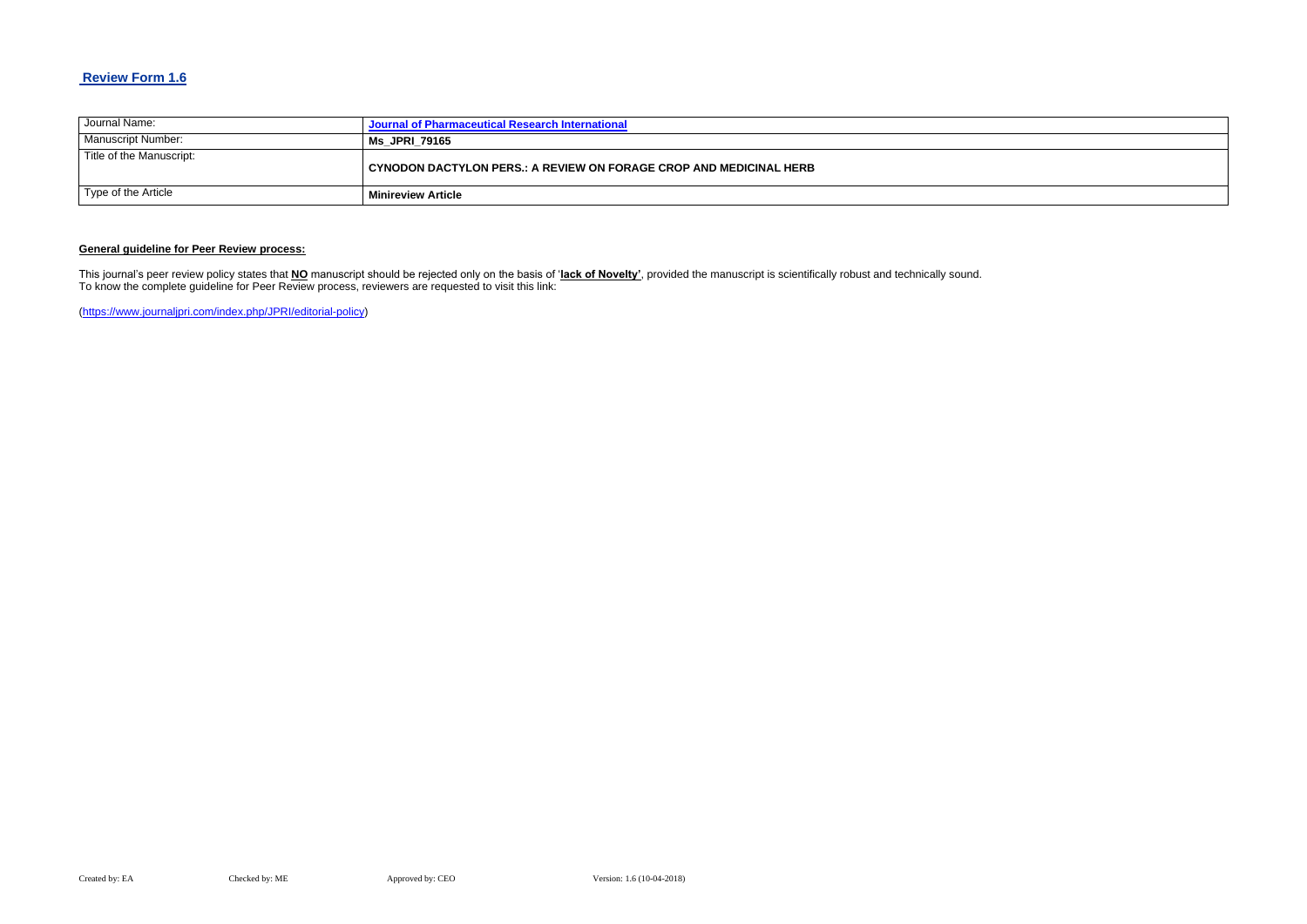## **Review Form 1.6**

### **PART 1: Review Comments**

# *highlight that part in the manuscript. It is mandatory that authors should write*

|                                     | <b>Reviewer's comment</b>                                                                                                                                                                                                                                                                                                                                                                                                                                                                                                                                                                                                                                                                                                                                                                                                                         | Author's comment (if agreed with reviewer, correct the manuscript and<br>highlight that part in the manuscript. It is mandatory that authors should i<br>his/her feedback here) |
|-------------------------------------|---------------------------------------------------------------------------------------------------------------------------------------------------------------------------------------------------------------------------------------------------------------------------------------------------------------------------------------------------------------------------------------------------------------------------------------------------------------------------------------------------------------------------------------------------------------------------------------------------------------------------------------------------------------------------------------------------------------------------------------------------------------------------------------------------------------------------------------------------|---------------------------------------------------------------------------------------------------------------------------------------------------------------------------------|
| <b>Compulsory REVISION comments</b> | An exhaustive review with interesting findings. However few areas need some fine<br>tuning so that the paper meets the standards.                                                                                                                                                                                                                                                                                                                                                                                                                                                                                                                                                                                                                                                                                                                 |                                                                                                                                                                                 |
|                                     | <b>Abstract section.</b>                                                                                                                                                                                                                                                                                                                                                                                                                                                                                                                                                                                                                                                                                                                                                                                                                          |                                                                                                                                                                                 |
|                                     | Since this is a review paper, it is expected that you summarise what your findings<br>are for instance<br>1. Short introduction about the review eg. AIM Of the study;<br>This article summarizes the findings from a systematic literature review ON<br><b>CYNODON DACTYLON as FORAGE CROP AND MEDICINAL HERB in several</b><br>regions . Study inclusion criteria was original data collection of at least one data<br>point about uses of this plant in herbal medicineExclusion criteria should be<br>mentioned or did you pick every paper that any any formation about the plant?                                                                                                                                                                                                                                                           |                                                                                                                                                                                 |
|                                     | 2. Your methodology should be clear eg.                                                                                                                                                                                                                                                                                                                                                                                                                                                                                                                                                                                                                                                                                                                                                                                                           |                                                                                                                                                                                 |
|                                     | A total of 60 relevant articles were identified using the following databases:<br>PubMed, PsycINFO, Communication Source, Sociological Abstracts, Business<br>Source Elite, and the Educational Resources Information Center (ERIC)<br>Summarize your finding eg<br>3.<br>Most studies analyzed the use of the plant in reproductive health, immunological<br>aspect, and some found associations between the concentration of xmg/body<br>weight and curative index. Some studies found a lot of use of this plant in spiritual<br>items while others associated it with supernatural occurrences.<br>4. Make a deliberate conclusion about your work<br>For instance<br>Theis overall scarcity in systematic literature and rigorous research examining the<br>use of this plant in traditional medicine and therefore need for future studies. |                                                                                                                                                                                 |
|                                     | Section 1. the introduction should be 1.0<br>So that the other sections below it become 1.1, 1.2,1.3 unless the journal has<br>instructed otherwise.<br>1.5. Traditional medicine in India; is the only about India? If so then the title doesn't                                                                                                                                                                                                                                                                                                                                                                                                                                                                                                                                                                                                 |                                                                                                                                                                                 |
|                                     | capture that neither does the introduction indicate that as an inclusion criterion. If the                                                                                                                                                                                                                                                                                                                                                                                                                                                                                                                                                                                                                                                                                                                                                        |                                                                                                                                                                                 |
|                                     | review is global, then no need of such as a sub-title. Kindly let your methodology be clear                                                                                                                                                                                                                                                                                                                                                                                                                                                                                                                                                                                                                                                                                                                                                       |                                                                                                                                                                                 |
|                                     | so that we know what parts the review covers and what you are interested in.                                                                                                                                                                                                                                                                                                                                                                                                                                                                                                                                                                                                                                                                                                                                                                      |                                                                                                                                                                                 |
|                                     | 1.3. Common name and synonyms of C. dactylon                                                                                                                                                                                                                                                                                                                                                                                                                                                                                                                                                                                                                                                                                                                                                                                                      |                                                                                                                                                                                 |
|                                     | This essentially should be the 1 <sup>st</sup> part as a description of the plant 1.1                                                                                                                                                                                                                                                                                                                                                                                                                                                                                                                                                                                                                                                                                                                                                             |                                                                                                                                                                                 |
|                                     | Then give us date on what the hit was, how was the plant described by which papers                                                                                                                                                                                                                                                                                                                                                                                                                                                                                                                                                                                                                                                                                                                                                                |                                                                                                                                                                                 |
|                                     | <b>Data analysis</b>                                                                                                                                                                                                                                                                                                                                                                                                                                                                                                                                                                                                                                                                                                                                                                                                                              |                                                                                                                                                                                 |
|                                     | The data you got from the review should have been analyzed. I never saw any form<br>of analysis. The data you got from the search, is it statistically tested? What is                                                                                                                                                                                                                                                                                                                                                                                                                                                                                                                                                                                                                                                                            |                                                                                                                                                                                 |
|                                     | visible is literature review                                                                                                                                                                                                                                                                                                                                                                                                                                                                                                                                                                                                                                                                                                                                                                                                                      |                                                                                                                                                                                 |
|                                     | <b>Conclusion</b>                                                                                                                                                                                                                                                                                                                                                                                                                                                                                                                                                                                                                                                                                                                                                                                                                                 |                                                                                                                                                                                 |
|                                     | Conclusion should give us something on the review not about the plant                                                                                                                                                                                                                                                                                                                                                                                                                                                                                                                                                                                                                                                                                                                                                                             |                                                                                                                                                                                 |